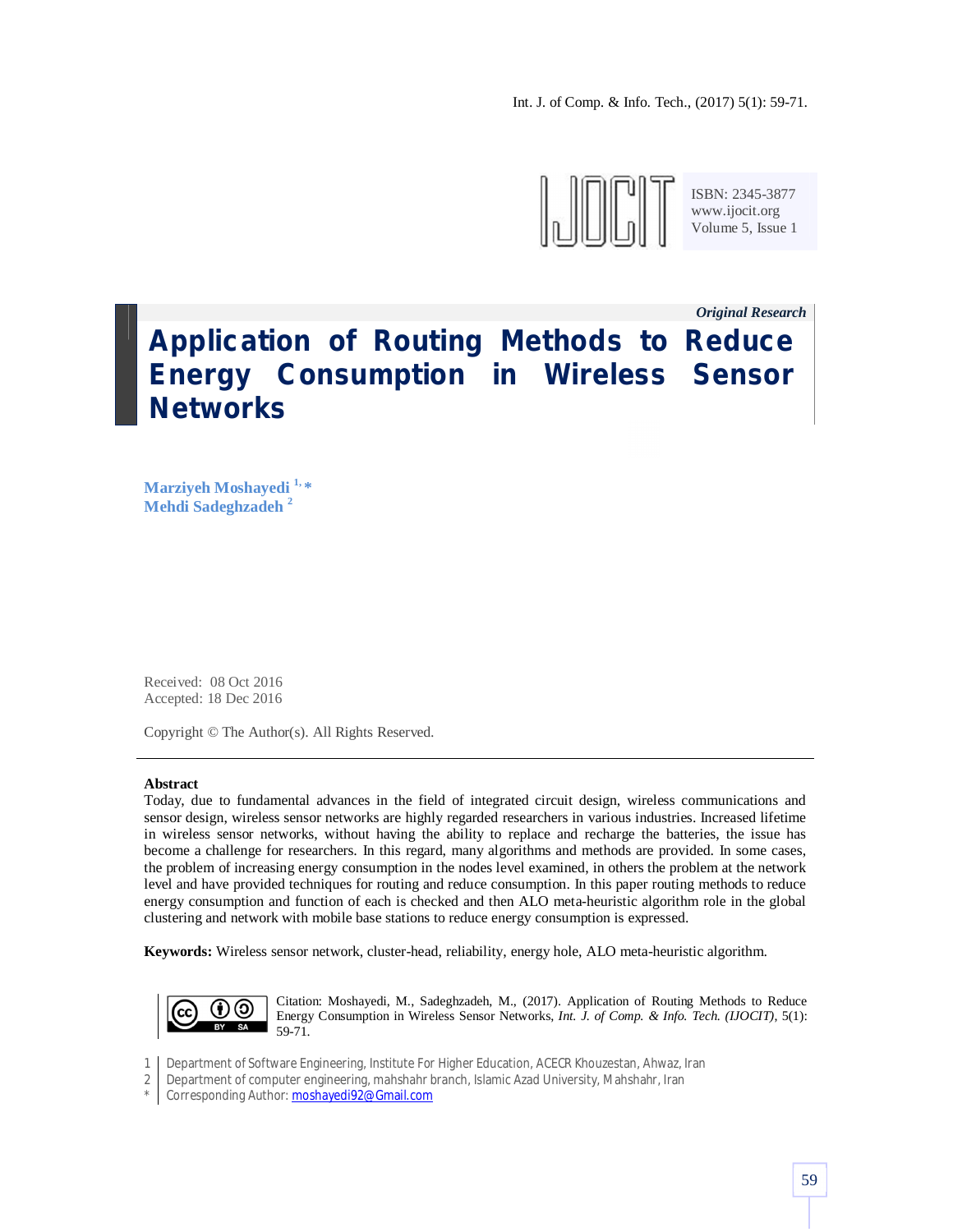# **Introduction**

Nowadays remote control systems and monitor into one of the challenging issues in the field of electronics and computers have become. For awareness of changing environment and the status of each of the physical parameters of the sensors are used. Each of the sensors according to need can monitor specific parameters, such as temperature, humidity, pressure so a set of embedded sensors can monitor changes in the environment. Recently, progress has been made in the field of electronics and wireless sensors, and is the emergence of multipurpose sensors with low power consumption. The sensors are able to communicate with each other over short distances. Each node is a very small sensor with measuring equipment, data processing and wireless communication. In fact, a sensor network is composed of a series of independent sensor that and with other nodes in the distributed environment to traverse a common goal to collect data from their environment. Nodes close to each other and each can communicate with other nodes accessible environment [1]. Techniques and methods used in wireless sensor networks is highly dependent on the type of application, network topology, environmental conditions, limits the efficiency and cost parameters. So today across major universities, research centers computers, electronics and communications, wireless sensor networks have become a fascinating field of research. Suggestions and research in many areas of sensor networks is presented that increase the volume of research in this field is sent.

The main target of all these efforts, providing ways that In addition to simple, essential requirements to be resolved at a low cost (bandwidth, energy and the environment), so the wireless sensor network could pursue its goal due to environmental conditions and the continuing, long- lifetime, low cost, and have a broadband connection [2]. Since the wireless sensor network technology batteries have failed to keep pace with the rapid development of electronics and telecommunications, Wireless sensor network nodes greatly in terms of energy supply for battery limits are in trouble. However, because of the high number of nodes in wireless sensor networks, access to them is difficult and there is no possibility of changing them, this network is expected that no need to replace the power supply can continue to operate for many years. Data transfer one of the major issues affecting the energy consumption of wireless sensor networks. The task of a node in the network event detection sensors, fast processing and then transfer the data. The energy consumption is divided into three parts: Sensing, Data processing,

Wireless communication. Of the three divisions that in the sensor node energy consumption, most energy is spent in communication that including sending and receiving data packets is also included. It can be shown that in the short-range communications capability (0 DBM ) send and receive approximately the same amount of energy consumed. So if the traffic load on the network is well distributed, power consumption of the entire network broadcast as a result, the network lifetime will go up. The main target of most studies done in the field of wireless sensor networks to reduce energy consumption and at the same time extend the lifetime of the network. One of the popular techniques for reducing energy consumption, clustering [1]. In Figure 1, an example of clustering in sensor networks is shown.



Figure 1: An example of clustering in sensor networks [1].

In each cluster, a node as cluster head and there are a number of nodes to the cluster members.CH responsible for condensing the data collected from the members of the cluster and Is responsible for transferring it to sink. CH selection can be centralized or distributed. In addition to reducing energy consumption clustering, scalability increases. Clustering also reduces bandwidth consumption and increases the stability of the network topology. Select the appropriate cluster has a significant impact on reducing energy consumption. In recent years, extensive research has been conducted on the mechanisms of the cluster in wireless sensor networks.

So this paper presents an overview on clustering based routing techniques will be for reducing power consumption in wireless sensor network and more precisely, with a deeper look at the issue of energy consumption in sensors, energy consumption and cluster members, energy consumption and CH and challenging issue of energy holes as uneven clustering based routing protocol inspired by the new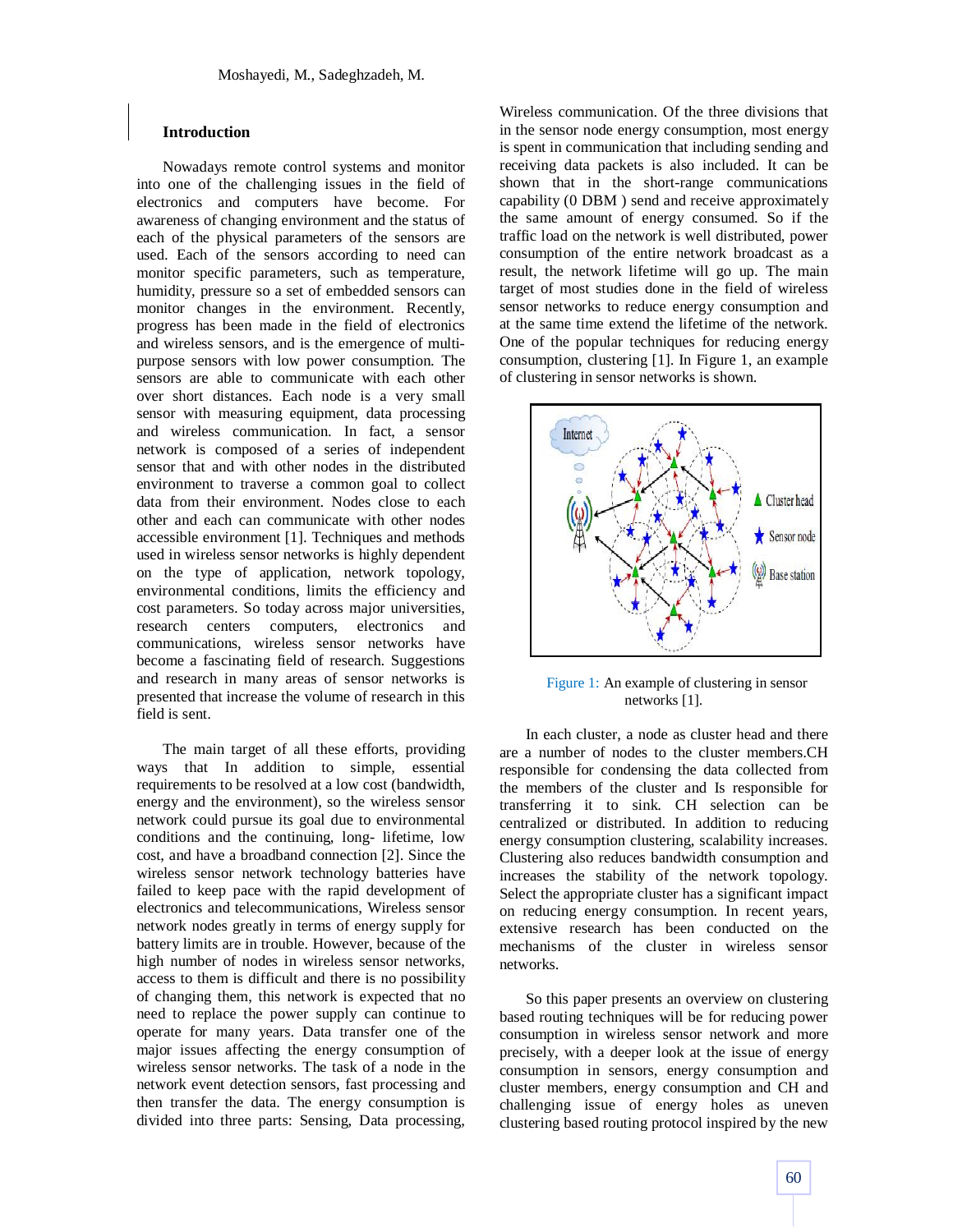algorithm-ALO to solve the energy hole, we will continue to reduce energy consumption.

# **2. Low Energy Adaptive Clustering Hierarchy Algorithm: (LEACH)**

The algorithm LEACH [3], a routing algorithm that is used to collect and deliver data to a base station is designed. The main targets of this algorithm increases network lifetime, reducing energy consumption for each sensor node and the community and compaction data communication is to reduce the number of messages. The algorithm consists of two operational phase is set-up and steady-state (figure 3-1). Start-up phase composed of the two-stage Select the cluster head and the cluster is made up. During the start-up phase is relatively shorter than the steady-state phase and the aim is, Protocol overhead is minimized. The algorithm is assumed each sensor node is able to that send data to the base station and nodes that are able to control their transmission power. Each node also has the MAC computing power needed to support different protocols.



The algorithm LEACH, compared with previous methods, such as sending flood of data, causing enormous savings in energy consumption. The amount of energy savings, depends on the volume of data collected by the cluster head. But the main problem of this algorithm is that sink assumes that all nodes can access directly. But in practice, this supposition can't be implemented in a network with a distance of many kilometers. Because with increasing distance consumer spending increased for the transfer of information and energy consumption increases. The advantages of this method of energy balance sensor. Disadvantages of this method of energy loss due to the implementation of clustering algorithm in each round and imbalances in the cluster.

# **3.Greedy Load-Balanced Clustering Algorithm: (GLBCA)**

The algorithm GLBCA [4], load balancing clustering algorithm is a greedy. GLBCA algorithms target to balance the load on the gateway nodes and balanced clustering, to enhance system stability and improve communication between different nodes in the network. GLBCA algorithm to minimize the maximum load on the gate uses two ideas:

- 1. Each sensor node must belong to only one cluster.
- 2. The maximum network gateways in the network. Therefore, the load on the network between all nodes is played. The advantage of this algorithm is to do it in exponential time and clustering Techniques, the node network loadbalanced cluster head for playback. Disadvantages of this method of analysis, the average efficiency of the algorithm, using a centralized approach, being aware of the complete topology each node of the network and its lack of scalability.

# **4.Centralized Routing Algorithm Based On Genetics**

To schedule data collection by relay nodes to a centralized routing algorithm based on genetic algorithm is presented [5]. The target genetic algorithms find a sensor network is scheduled for collecting data in such a way that network lifetime maximum. It is calculated by the number of cycles during the lifetime of a network. This algorithm significantly increases the lifetime of a sensor network. For small networks that it is available in local optimum these algorithms can be optimized solutions and for large networks also finds a good solution. Fitness function in this algorithm is calculated based on the life of the network. This value is obtained by the number of cycles performed.

$$
L_{\text{Net}} = E_{\text{initial}} / E_{\text{max}} \tag{1}
$$

In this equation L represents the lifetime of the network is based on the number of rounds. It also E shows the primary energy cluster head node it has been proposed amount E is specified and its value is identical for all nodes. E maximum power consumption is a cluster head node. Although this method uses a focused approach, it is possible that a limited number of dynamic routing can be reimposed on the model. This method is useful that a node due to the completion of energy from outside the network. This method can also be based on the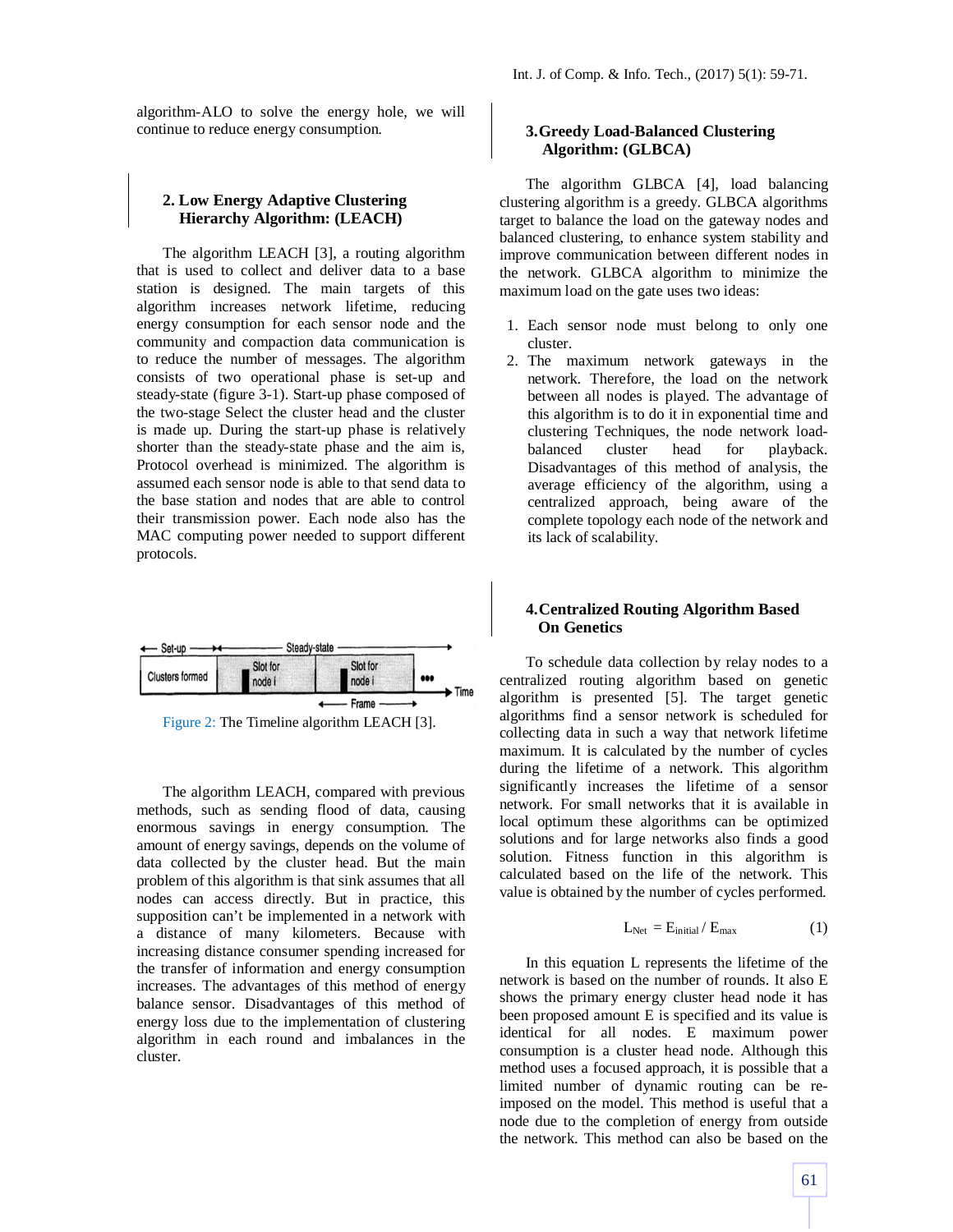current state of the network, routing Scheduling do in very little time. The disadvantage of this algorithm can be fixed nodes and lack of attention to network changes noted.

## **5.LEACH-ER Algorithm**

In order to reduce energy consumption in sensor network, a new algorithm named LEACH-ER is suggested that using this method can reduced energy consumption and to maximize the network lifetime. Also in this way the reliability of the network has increased [6].

LEACH-ER algorithm when sending data of mechanism makes use in the name of differentiation in service. Differentiation in service protocol that for specify and control network traffic based on specific class designed, so a specific traffic type can have greater priority. Differentiation in service is the most advanced way for managing traffic. So considering the mechanism of Differentiation in services in step data transmission, reliability network improved. Also in this algorithm because of the use of data structure with four field (node identities (ID), energy node (ENG), specify of cluster head node with a value of 1 (FLAG), field pointer to the next node) for nodes in the cluster, causing reduce the number of messages sent between the cluster head and members of the cluster that cause the overhead in the network be reduced that advantages algorithm is considered. The disadvantages of this algorithm, lack of a balanced load distribution between nodes in the cluster, low convergence time, lack of stability of the algorithm and lack of resistance in front errors.

# **6.N-LEACH Algorithm**

Algorithm N-LEACH [7], algorithm is an algorithm based on LEACH that like LEACH algorithm to periodically acts and per round its contains two operational phase is clustering and stable data transmission. Clustering operational phase, including two-stage is the CH selection process and creates a spanning tree. CH selection process, in the first round, cluster head be chosen by the central station and in the next period will be determined by the amount of residual energy of each node and node with the greatest amount of energy in the last round as cluster head be selected.

In the next step should be creating a spanning tree. For this job, each cluster head node, her father will be selected with this method: The first cluster

that is close to the base station is the root cluster. Cluster head corresponding to cluster-roots, the base station selects as a parent node.

If the cluster head i was a non-root nodes, then node i, node cluster-head roots as her father does selection. Otherwise, node *i*, one other node to the name *j* that shortest distance to with root as the parent node dose selection. After all cluster head chose itself root node, the results be sent to cluster head-root node. Based on parent-child relation, Cluster head -root node topologically all nodes in head cluster dose arranged. So, parent node after the child nodes are placed. Cluster head-roots node, respectively timescales allocates to send and receive nodes data and TDMA scheduling sends to all the cluster head.

In phase stable data transmission, CH in all the periods of time must is wait to receive the package. In any period of time a node sends data to the cluster head. When all the data were received, cluster head node them processes and in the path spanning tree created, sends them to the base station.

The advantage of this algorithm, is balance in the load flow traffic between cluster head. Disadvantages algorithm, the lack of scalability and lack of stability against errors occurring in the network.

## **7.Learning Automata-Based Clustering Algorithm (LACA)**

Clustering algorithm based on learning automata called LACA [8], an algorithm is fully distributed and independent of network size. This algorithm can improve energy consumption. In this algorithm, the base station location is predetermined.

LACA algorithm is composed of two operation phases, set-up and steady-stable. In this algorithm, it is assumed that the energy of each node is *1.0J* and each sensor node is equipped an automaton with r action  $\{a_1, a_2, \ldots, a_r\}$  that where r is the number of neighboring nodes. *P*, probability vector selection action learning automata that *Pi* is the probability of selection procedure i.

Learning automata each node, by using his action selection probability vector (P) Select one of the neighbors as CH and IEY message to it sends. If the receiver IEY, is not a member of any cluster and its energy is equal to or greater than the threshold identified, then based on the learning algorithm, it rises the probability of selection. Otherwise this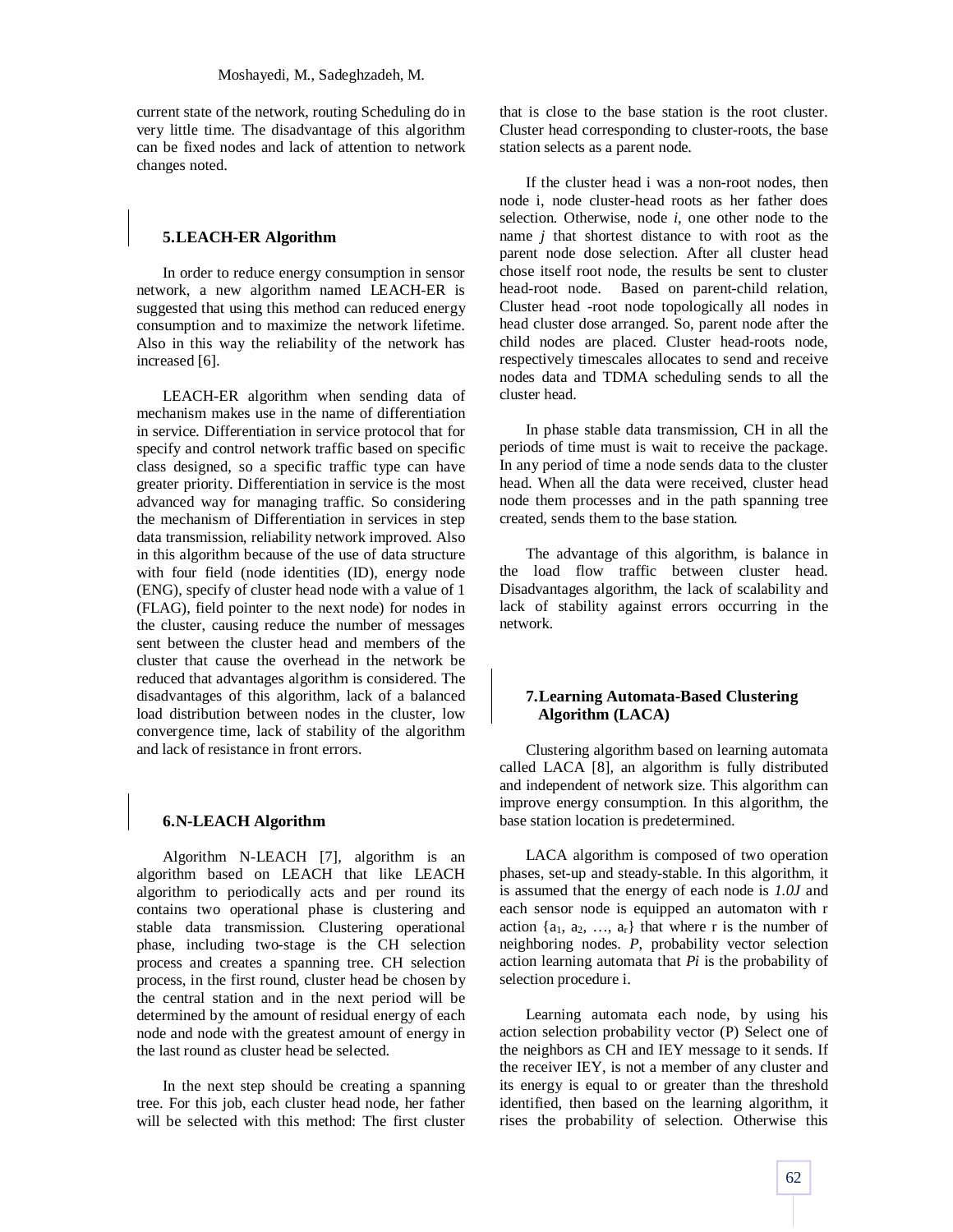Int. J. of Comp. & Info. Tech., (2017) 5(1): 59-71.

amount will be reduced. Then, if a node does not have a neighbors, selects itself as a cluster head.

If a node IEY message from a neighboring node receives and not already any cluster member, selects as his cluster heads and otherwise if been already a member of another cluster or have previously been the cluster head of a second cluster, then IEY's the message ignores.

In the start-up phase, in the first round using clustering algorithms, the network is divided into different clusters and based on cost and to consider CH as collector information, doing centralized routing and several constitutes a step. But in the next period is not required to create clusters and only cluster will be selected.

After selecting the cluster, multi-step routing begins. In phase send data (steady state), each cluster head the received data from the sensor nodes collect and processing and according to path created by the base station sends data. In phase send data (steady state), each cluster head the received data from the sensor nodes collect and processing and based on the path created by the base station sends data.

# **8.A-LEACH Algorithm**

Algorithm A-LEACH [9], a more advanced algorithm is LEACH algorithm. A-LEACH routing method is based on the around and each round in two operational phase done start-up and steady-state. Each node using the synchronous clock, since the start of each round is aware.

Also in the algorithm, energy all nodes identical is not considered and a number of nodes have more energy. Nodes that have more energy called the CAG. CAG nodes will be gateway with the exception of nodes that in the current round are cluster heads. So CH has two nature or a normal node or a node is CAG. At the beginning of start-up phase, a round of choice of CH as LEACH algorithm is performed. For the current round, each sensor node that that tries is CH to send a broadcast message to  $(m-1)$  \* n the next node and tells to them that will be CH. Then, nodes based on the signal power received to join a cluster.

Each node in the steady-state phase, sends the collected data to the CH. After this that cluster head received data, them collect and based on the nature of the cluster head sends them to the central station.

- If CH is a normal node, find the closest node to CAG and it will selects as the gateway for data transmission to the base station.
- If CH is a node CAG Then sends the data directly to the base station.

The advantage of this algorithm is that because of there are parameters such as homogeneity of the network, has been reduced error probability nodes. Also because the choice of CAG CH nodes, the possibility of CH node failure is reduced. Among the disadvantages of these algorithms can be no stability against errors noted the lack of scalability.

# **9.Energy-Aware Evolutionary Routing Protocol (EAERP)**

The algorithm EAERP [10], a routing evolutionary algorithm based on clustering that in order to achieve a protocol that can be in terms of sustainability, lifetime and energy consumption, have the results more reliable and better than other innovative algorithms and innovative offers a new objective function. So this algorithm working on the basis of communications one step. Also this algorithm can be create a better conciliation between lifetime and sustainability of the network and use from energy effectively. The algorithm of two operational phase selection CH and routing is formed. Also in this method of 2 channel model, free space and multipath fading to calculate the amount of energy waste is used when sending and receiving information. CH selection phase, clusters are created using the centralized evolutionary algorithm. From the standpoint of evolutionary algorithms, a full clustering routing solutions as a member of the population is considered (I). For a network with N sensor nodes, the agents in population are consists of N gene. Its values can be used to state that a node is CH, 1 and otherwise, its value is zero. A population  $I<sup>n</sup>$  of possible solution, is as follows:

$$
\forall i \in \{1, ..., n\} \text{ and } \forall j \in \{1, ..., N\}
$$
  
\n
$$
I_j^i = \begin{cases} 1 & \text{if } E(\text{node } j) > 0 \text{ and node } j = \text{CH} \\ 0 & \text{if } E(\text{node } j) > 0 \text{ and node } j = \text{non } -\text{CH} \\ -1 & \text{otherwise.} \end{cases}
$$
 (2)

Every member of the population randomly with a probability p, that amount desirability of a node for cluster being shows is initialized.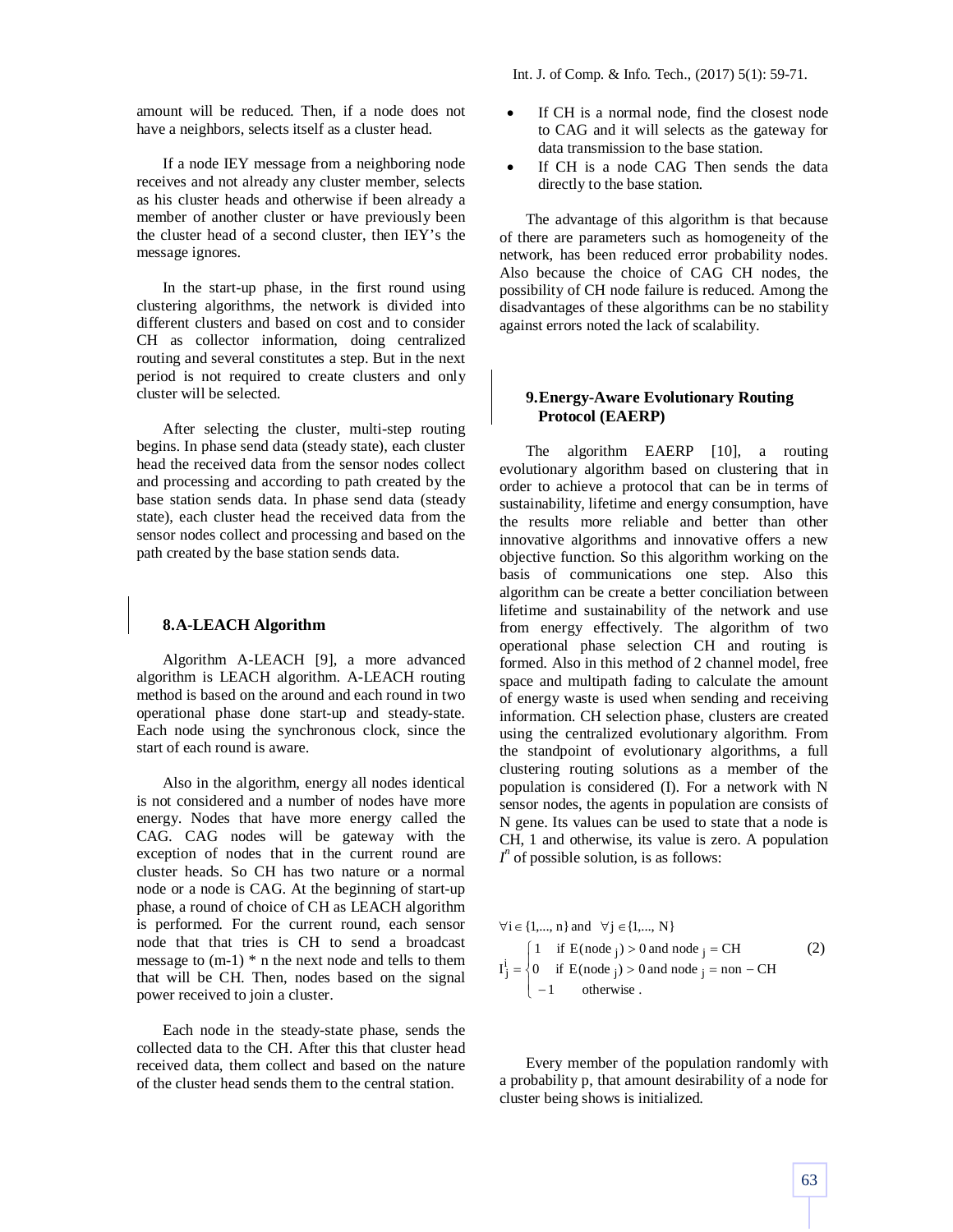(3)  
\n
$$
I_j = \begin{cases}\n1 & \text{if } E(node_j) > 0 \text{ and node}_j = p \\
0 & \text{if } E(node_j) > 0 \text{ and node}_j = 1 - p \\
-1 & \text{otherwise.} \n\end{cases}
$$

The showing method, implicitly, shaping variable number of the CH during the entire periodic routing protocol does simpler. For EAERP, the objective function is proposed for minimizing the total energy wasted in the network can be defined. Fitness function used for assess members of population of the  $I^K$ ,  $\forall$  K  $\in$  {1,..., n} EAERP Protocol will be as follows.

$$
(4)
$$

$$
\phi_{EAERP}(I^K) = \left(\sum_{i=1}^{nc} \sum_{S \in C_i} (E_{IX_{s,CH_i}} + E_{RX} + E_{DA})\right) + \sum_{i=1}^{nc} E_{IX_{CH_i,BS}}
$$

In the above equation nc the total number of CH,  $S \in$  ci Non-cluster head nodes that are members of the cluster i, ETXnode1, node2 the amount of wasted energy to sending data shows from node1 to node2. The initial population of chromosomes will be created and each member of the population will be assessed by the fitness function. Then, the agents in population by evolutionary operations such as, selection, combining and mutating recover. The operation as long as limitations are not completed will continue. The proposed algorithm because doing clustering process and routing has been able very will reduce network energy consumption.

Also in the algorithm has been able to greatly have improved network throughput. The disadvantages of these the algorithm using one step routing method and lack of use of new exploration target function.

# **10. Mimetic Algorithm Based On Differential Evolution**

Mimetic algorithm [11], one population-based algorithm that for large and complex optimization problems is used. The main idea of this algorithm, using a local search within the structure of the genetic algorithm to improve the efficiency of process intensification during the search.

In this algorithm, it is assumed sensor nodes, are static and not have move. The nodes have been organized in clusters that each cluster has a cluster head. Cluster head node, data receive from the nodes inside cluster and after aggregation the data, sends them to the central station. Also in the algorithm it is assumed cluster head nodes have more energy than other nodes.

Mimetic algorithm in their core is a differential evolution algorithm. Differential evolution algorithm is one of the newest evolutionary algorithms. Differential evolution algorithm in order to overcome the main disadvantage of genetic algorithms, namely a lack of local search has been created and its main difference with GA is in the selection operator. In Genetics the chance to choose an answer as one of the parent it is dependent upon the fitness function but in the differential evolution algorithm all answers have an equal chance for selection and do not depend to amount their fitness function. Another advantages of algorithms based on differential evolution algorithm like mimetic on evolutionary algorithms such as genetics, having memory is that all right answers keeps in the current population, and after this that a new answer was created using the process mutation and composition then new answer was compared to the previous value stored in your memory and if it was better, will be replaced.

In the next stage that assessment of the population from a fitness function are used for this work. In the full path, with the start of each cluster node and with the aim of reach the base station, maximum energy consumption are calculated. So the objective fitness function in this algorithm, achieving a path that minimizes the amount of *Emax*.

$$
E_{\text{max}} = \text{max}_{i} \{ E_i, 1 \le i \le n \}
$$
 (5)

The algorithm is able by using differential evolution algorithm each time to reach better solutions. Also other advantage of this algorithm its high scalability. The disadvantage algorithm are the constancy of the nodes and being aware of situation and the condition of the network.

# **11. Approximate Clustering Algorithm (ALBC)**

Approximate clustering algorithm (ALBC) [12], is a load balancing clustering method for sensor networks. The ALBC algorithm, is optimal for state that sensor nodes are in load balanced. There is an approximation algorithm called approximation-2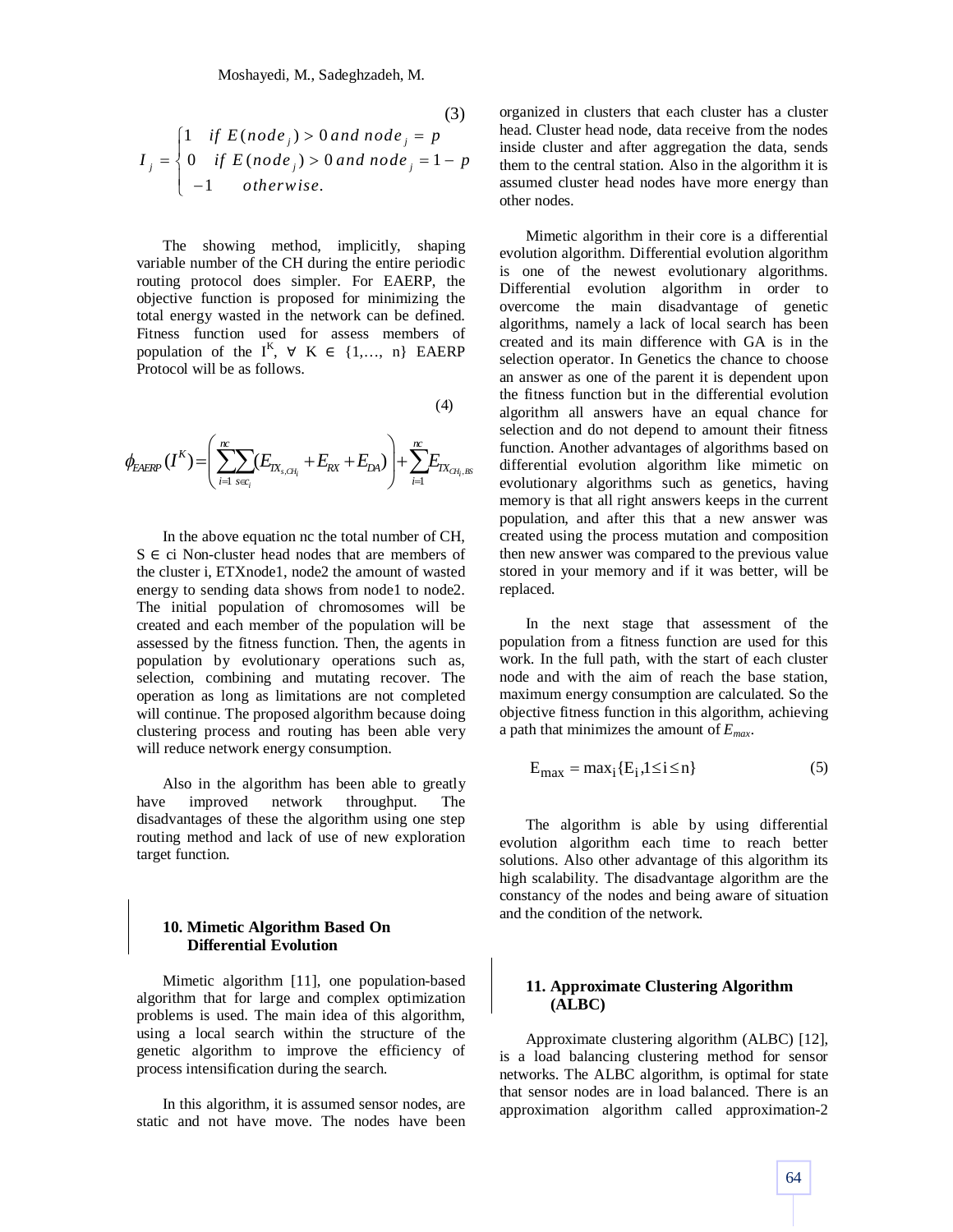algorithm that for state that the sensor nodes not have variable load and approximation-1.5 algorithm is for the general case.

The goal of both algorithms is improve efficiency of algorithms for load balancing cluster head, the runtime and the lifetime of the network. In this algorithm, the sensor nodes are distributed randomly in a space and gateway nodes are previously determined and are selected as the CH. A sensor node can to each node gateway that in the transmission range is be allocated and gets its member. The corresponding algorithm for state that at that is identical load nodes it's like this  $d_i = a$ ,  $\forall s_i$  $\in$ S i  $\leq$  n  $\leq$  1. So minimizing, the maximum amount of load each CH equal to by minimizing the maximum number of sensor nodes that can be assigned to a cluster. In the approximately -2 the idea that is used in order to balance load cluster head, this is that set of sensor nodes S, in the form of nonadditive and based on gateway  $|G_i|$  each sensor node s<sub>i</sub>,  $\forall$ s<sub>i</sub> ∈S, i ≤ n ≤ 1 ordered. If S = {s<sub>a</sub>, s<sub>b</sub>, s<sub>c</sub>,..., s<sub>p</sub>} is list sorted by sensor nodes, With the start from the first node, nodes be assigned to the appropriate CH. For example sensor nodes  $s_a$  be assigned to the cluster head that EL have lowest value. s<sup>a</sup> if CH's like  $g_x$  selects then:

$$
EL(g_x) = min\{EL(g_x) | \forall g_k \in G_a \}
$$
 (6)

If the EL was equal for several cluster head then CH will get selection that it's more probability join nodes. If all of them probability having same, then CH gets selection that the number of nodes to which they have been allocated less.

After assigning each node, the amount of EL cluster head by equation (2) gets updated. Also for assign the next sensor node of lists sorted from equation (3) are used. This process will continue until that all sensor nodes be assigned to appropriate cluster head.

$$
EL(g_x) = EL(g_x) + 1 - P_i(x) \times d_i
$$
\n
$$
EL(g_y) = EL(g_y) - P_i(y) \times d_i,
$$
\n
$$
\forall g_y \in G_i - \{g_x\}
$$
\n(7)

The idea of approximation -1.5 this is that is assumes to be network load is not distributed between nodes to equilibrium and clusters have been formation already. So first of all sensor nodes, si ∀si ∈ Rse have been assigned to their respective gates. Then all sensor nodes,  $s_i \forall s_j \in Q_{set}$  for nondecreasing and sorted based on traffic load. Then a sensor node that containing the most load traffic to

CH with lowest traffic load that in their transmission range be assigned.

After this stage, current load and the maximum load possible to the next cluster head will be updated. This process will continue until that all sensor nodes assigned to the cluster head.

Both algorithms approximately-2 and approximately-1.5 have been designed for balance the load on the network so for load balancing between nodes in these two algorithms used equilibrium clustering techniques.

The disadvantage of this type of algorithm are disregarding to distance between nodes and also the amount of residual energy of each node in different periods.

## **12. The Routing Algorithm GAR:**

Routing algorithm GAR [13], is a method based on genetic algorithm. The algorithm tries by reducing passed way by data, reduce the energy consumption of sensor nodes. GAR algorithm can be based on the current state of the network, create new routing schedule.

This algorithm effective calculating the advantage of genetic algorithm for find a quick solution uses. GAR algorithm to be centralized operates. Also it is assumed in this algorithm already been created clusters and replay nodes are clear. Replay nodes using a positioning system (GPS) know your exact location.

Methods based on genetic algorithms, are adaptive methods that can for to be used to solve optimization problems. Genetic algorithm with a set of possible solutions that are randomly generated, start to working. The initial population, is random set of chromosomes that are consistent with a routing schedule. So valid chromosomes while arise that the amount of J a gene in the position i are randomly be elected that  $C_j$  = Next\_Hop (C<sub>i</sub>). C<sub>i</sub> and C<sub>j</sub> in this equation are replay nodes. A particular solution by a simple string or an array of chromosomes is displayed. When the initial population of chromosomes, were produced, two chromosomes that randomly are selected (parents), can using the crossover process in which parents are exchange their genetic information, two new chromosome (child) to create. To create new children of parents selected, are used One-Point Crossover operation. Crossover operation between the two chromosomes that randomly are selected will be done. In these algorithms to perform jumps, instead of doing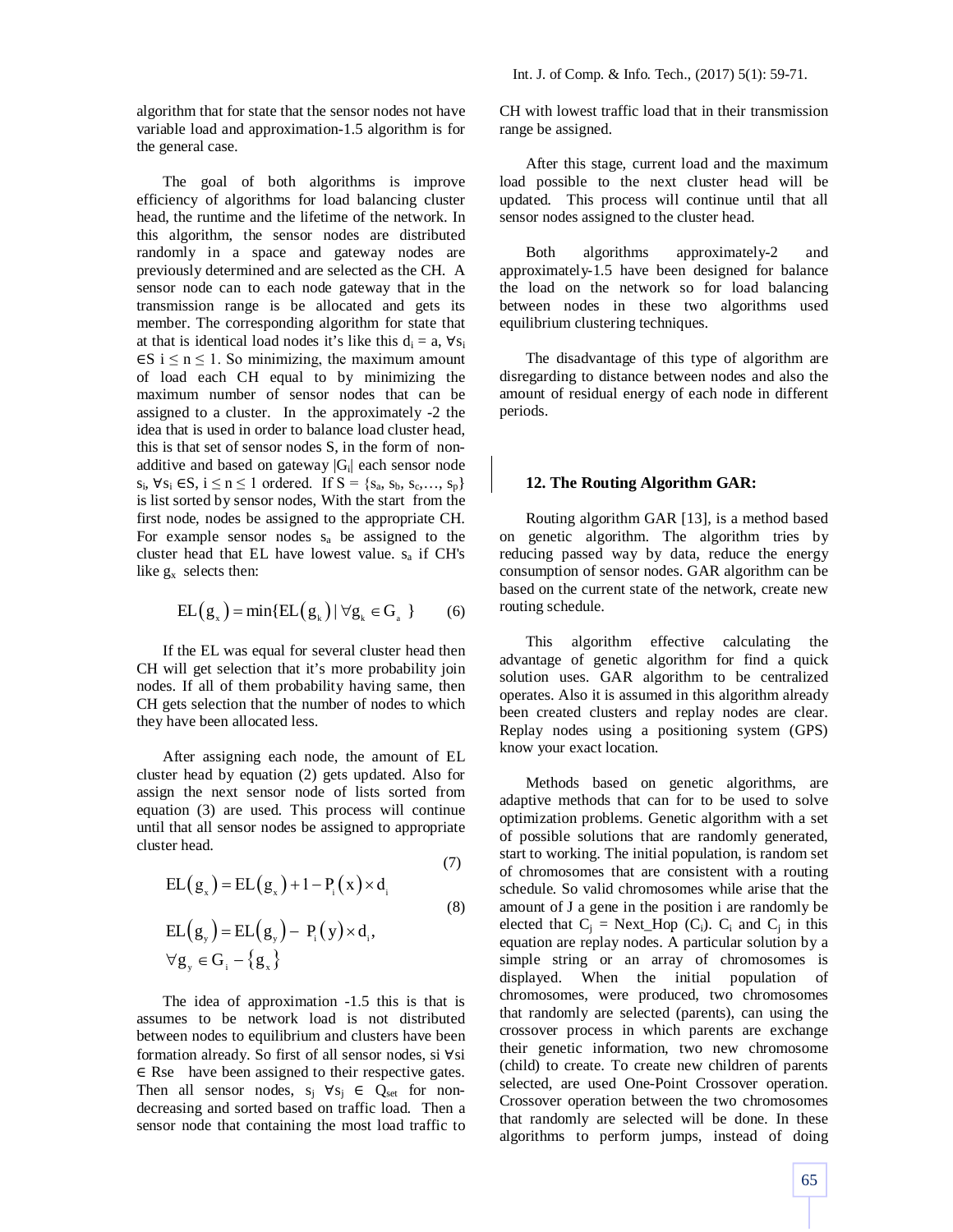mutation random on gene, selective based on the genes.

First gene that path with maximum distance to the base station are creates had chosen and it is called the critical node. Instead of the critical node, the node be elected that will have least distance to the base station. Replacing one node can be done to this method. If the gene i leads to is greatest distance (Distance between C<sup>i</sup> and other replay node are most), this algorithm are looking the other replay node will be in the name of  $Cr$  that  $C_i$  is a node-next. The fact that  $Cr$  is the closest to  $C_i$  it was implied that Dist  $(C_i, C_r)$  should be minimized. Also must total energy consumption of new replay node is less of other replay nodes. This means that  ${CDist}$   $(C_i,$  $(C_r)^2$  + { $(Dist(C_r, B_S))^2$ } should be minimal. Considering these two limitations, if Cr is elected as next replay node should  $Dist(C_i, C_r)$  \*{ $(Dist(C_i, C_r))^2$ +  $(Dist(C_r, B_S))^2$ } is minimal.

The purpose of the algorithm, minimizing distance traveled for send data aggregated is relay nodes to the base station. So, in this way, fitness function is caused in circumstances that the distance traveled by the nodes in each round is minimized. Whatever transmission distance, is shorter, the fitness function is also higher. Any particular chromosome will be assessed by the following fitness function:

$$
Fitness(k) = \frac{1}{\sum_{i=0}^{N-1} Dist(C_i, Crom(k,i))}
$$
\n(9)

Function Fitness (k), k-the chromosome fitness value and Crom  $(k, i)$  the amount of gene i in K-th chromosome is showing. It is important due to this it that  $Crom (k, i)$  in fact next reply node,  $Ci$ - node in  $k$ chromosomes is showing. For the selection process, some of chromosomes that have highest fitness value will be selected.

In this algorithm of the tournament method for select chromosomes with the best fitness in the initial population are used.

All chromosome-chosen using crossover operations as parents to produce new child chromosomes are selected. One of the advantages algorithms can to calculate the physical distance between nodes can be mentioned. Because whatever interval between the source node and destination is more, to send data to the higher energy needs. Some disadvantages the algorithm, lack of attention to the residual energy of each node in the round and lack of attention to residual energy nodes.

In addition, to consider clustering with routing can improve network performance, but in this algorithm is not considered clustering of nodes.

In the efficiency function cluster head all clustering-based routing algorithms have been studied, parameters distance members of the cluster of cluster head and reliability (amount tolerance against downtime) cluster head network not been considered. In addition energy holes problem that leads to a reduction the lifetime of the network and increased energy wasted in the network have been considered. Parameters distance members of the cluster of cluster head in the clustering techniques cause reduces energy consumption. Because whatever distance members of the cluster of cluster head and also distance CH from the base station is less, then amount of energy used for data transmission in the network is reduced.

Also cluster head gates reliability parameter increases the scalability in the network. Because whatever the amount of tolerance against failure or error in CH gates is more, their lifetime of increases and can be in the longer period of time use a greater number of CH for data transmission and also provides scalable network. Energy holes problem is caused because there is existence many hot spots in the network. Hot spots, CH of network that are located close to the base station or on routes high traffic between the clusters. Networks in which there are hot spots, suffer from the problem of energy holes.

Energy holes means to premature death sensors that near the base station and within a radius transfer are located and other clusters traffic sends to the base station. In the event of the death this type of sensor, data distant clusters has not been sent to the base station and energy is consumed futile. Lack of attention to lack of attention to the problem of energy holes in routing algorithms have been studied causing energy in them consumed futile and finally in these types of algorithms energy consumption increase and are reduced the lifetime of the networks.

To fix the first flaw all routing algorithms have been studied, of cluster-based routing algorithms efficient energy inspired by particle swarm metaheuristic algorithm [14] is used.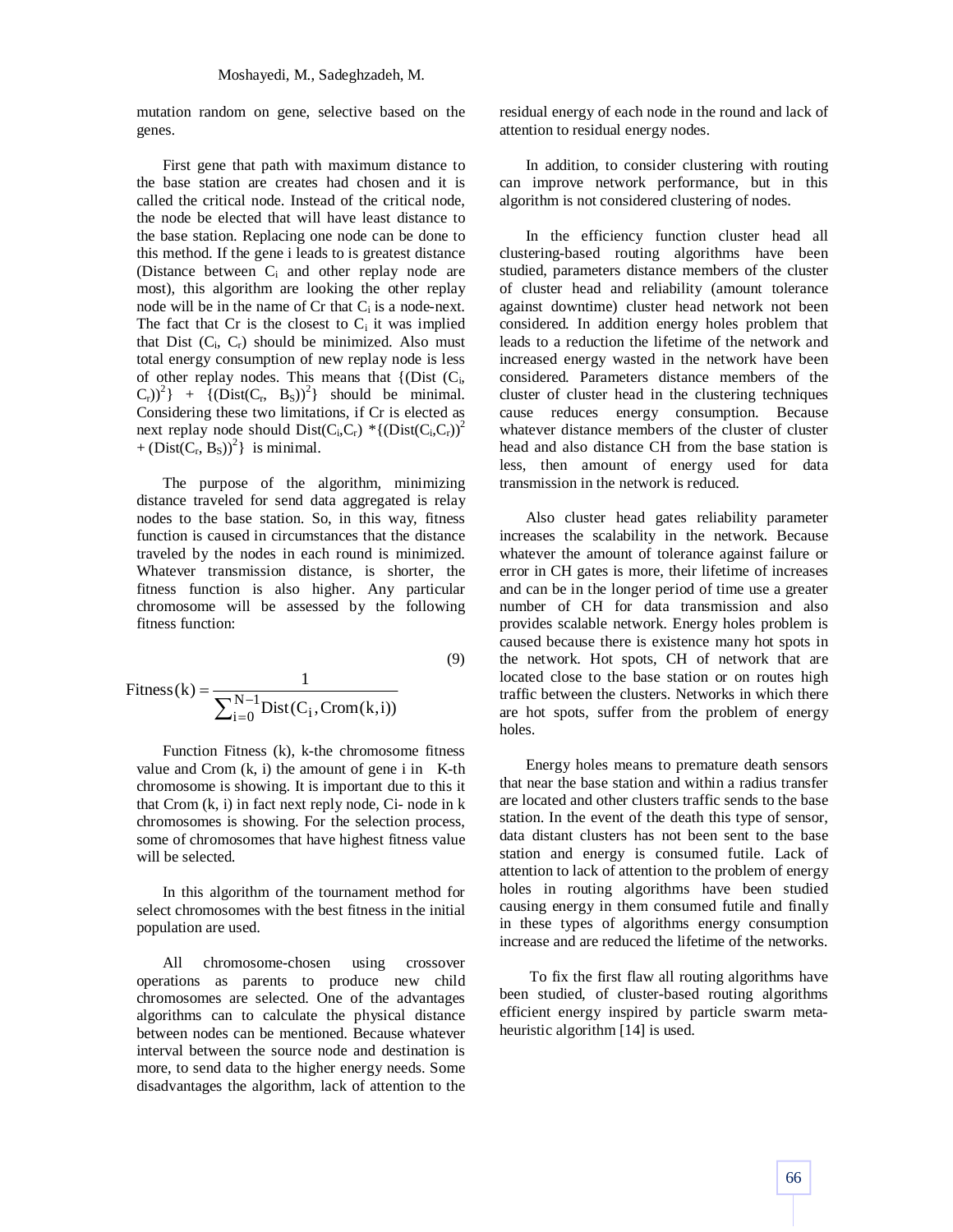| <b>Algorithm</b>                            | <b>Advantages</b>                                                                                                                                                           | <b>Disadvantages</b>                                                                                                                                                        |
|---------------------------------------------|-----------------------------------------------------------------------------------------------------------------------------------------------------------------------------|-----------------------------------------------------------------------------------------------------------------------------------------------------------------------------|
| <b>LEACH</b>                                | Balance in energy consumption<br>Sensors                                                                                                                                    | 1. Energy waste due to the implementation<br>of clustering algorithm in each round<br>2. lack of attention to balancing of clusters                                         |
| <b>GLBCA</b>                                | 1. Run algorithm in exponential<br>time<br>2. In energy consumption balance<br>sensors<br>3. Balance the load on the cluster<br>head nodes                                  | 1. Scalability Low<br>2. Use the focused approach and being<br>aware of each node of the network<br>topology                                                                |
| Centralized<br>routing based<br>on genetics | Routing schedules in less time                                                                                                                                              | Fixed nodes and lack of attention to<br>network changes                                                                                                                     |
| N-LEACH                                     | Load balances traffic between<br>cluster heads                                                                                                                              | 1. Lack of Scalability<br>2. Lack of stability against errors occurring<br>in the network                                                                                   |
| <b>LEACH-ER</b>                             | 1. The low number of messages sent<br>between cluster head and cluster<br>members<br>2. The use of differentiated<br>approach in services to enhance<br>network reliability | 1. Imbalances in the load flow of traffic<br>between cluster heads<br>2. Scalability low, low convergence time,<br>stability Low<br>3. The lack of robustness against error |
| A-LEACH                                     | 1. Reduce the possibility of error<br>nodes<br>2. Reduce the possibility of failure<br>cluster head node                                                                    | 1. The lack of Scalability<br>2. The lack of robustness against error                                                                                                       |
| <b>LACA</b>                                 | 1. Distributed algorithm and<br>independent of network size<br>2. No need to perform clustering in<br>the next period                                                       | Fixed nodes and lack of attention to<br>network changes                                                                                                                     |
| <b>MIMETIC</b>                              | High scalability and the ability to<br>solve complex optimization<br>problems and big                                                                                       | Fixed nodes and identify the status and<br>network conditions                                                                                                               |
| GAR                                         | Balance in energy consumption<br><b>Sensors</b>                                                                                                                             | 1. Do not use clustering with routing nodes<br>2. Lack of attention to the residual energy<br>of each node at a time                                                        |

Table 1. Comparison of Routing Algorithms in Wireless Sensor Network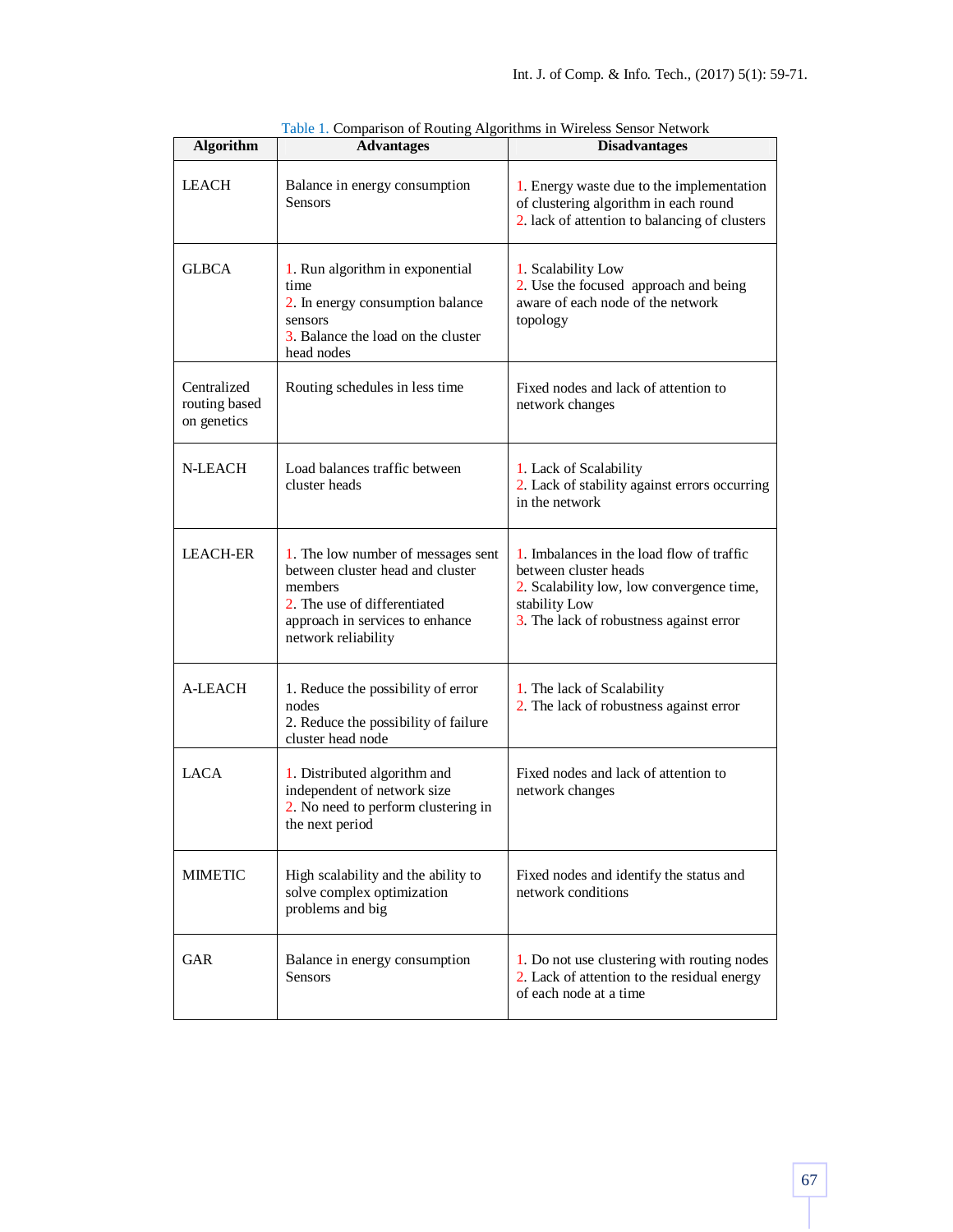In the efficiency function cluster head all clustering-based routing algorithms have been studied, parameters distance members of the cluster of cluster head and reliability (amount tolerance against downtime) cluster head network not been considered. In addition energy holes problem that leads to a reduction the lifetime of the network and increased energy wasted in the network have been considered. Parameters distance members of the cluster of cluster head in the clustering techniques cause reduces energy consumption. Because whatever distance members of the cluster of cluster head and also distance CH from the base station is less, then amount of energy used for data transmission in the network is reduced.

Also cluster head gates reliability parameter increases the scalability in the network. Because whatever the amount of tolerance against failure or error in CH gates is more, their lifetime of increases and can be in the longer period of time use a greater number of CH for data transmission and also provides scalable network. Energy holes problem is caused because there is existence many hot spots in the network. Hot spots, CH of network that are located close to the base station or on routes high traffic between the clusters. Networks in which there are hot spots, suffer from the problem of energy holes.

Energy holes means to premature death sensors that near the base station and within a radius transfer are located and other clusters traffic sends to the base station. In the event of the death this type of sensor, data distant clusters has not been sent to the base station and energy is consumed futile. Lack of attention to

Lack of attention to the problem of energy holes in routing algorithms have been studied causing energy in them consumed futile and finally in these types of algorithms energy consumption increase and are reduced the lifetime of the networks.

To fix the first flaw all routing algorithms have been studied, of cluster-based routing algorithms efficient energy inspired by particle swarm metaheuristic algorithm [14] is used.

## **13. PSO Routing Algorithm**

Particle swarm optimization algorithm first time by James Kennedy and Russell Eberhart was presented in 1995.

PSO algorithm, with having a population (which handles is called) of candidate responses (also is called particle) works. So, a problem with having a population of candidate solutions, preferably particles similar optimizes and particles into a search space by simple mathematical formulas to calculate the position and particle speed moves. The movement of each particle under the influence local best position is known while towards the best known positions in the search space (that by finding better positions are updated by particles) are guided. So particle movements with best position found by the particle in the search space and also the best position found directed by general category. That's mean when that better positions are detected, category movements directed towards better position and this process cause category towards best possible solutions is moving. By repeating this process can had hoped (but not guaranteed) that eventually, an appropriate solution be discovered. So, particle swarm optimization algorithm (PSO), is a computational method that the problem with repeated attempts to improve a candidate solution according to the considered quality standard optimizes. PSO algorithm somehow simulation of social behavior move the symbiosis organisms is in category birds or fish [15].

Unlike evolutionary algorithms in PSO there is no selection operation. That means none of particles (response) will not be deleted and only the amount of each particle changes. PSO does not use the principle of survival of generations. Solutions the combined action (Cross Over) In PSO does not exist. In PSO also somehow is practice jumps (Mutation). Because every particle in every step, position that the best results in its keeps (the best individual position of each particle) and particles in the group of particles are cooperated with each other. Particles, information about the location that where are interchange together.

The move each particles depends on three factors:

- 1) The current position of the particle.
- 2) The best position that hitherto had particle. (Pbest).
- 3) The best situation that hitherto had whole bunch of particles (Gbest).

The new position of each particle is achieved from the following equation:

(10)

$$
New Position = Previous Position + New Speed
$$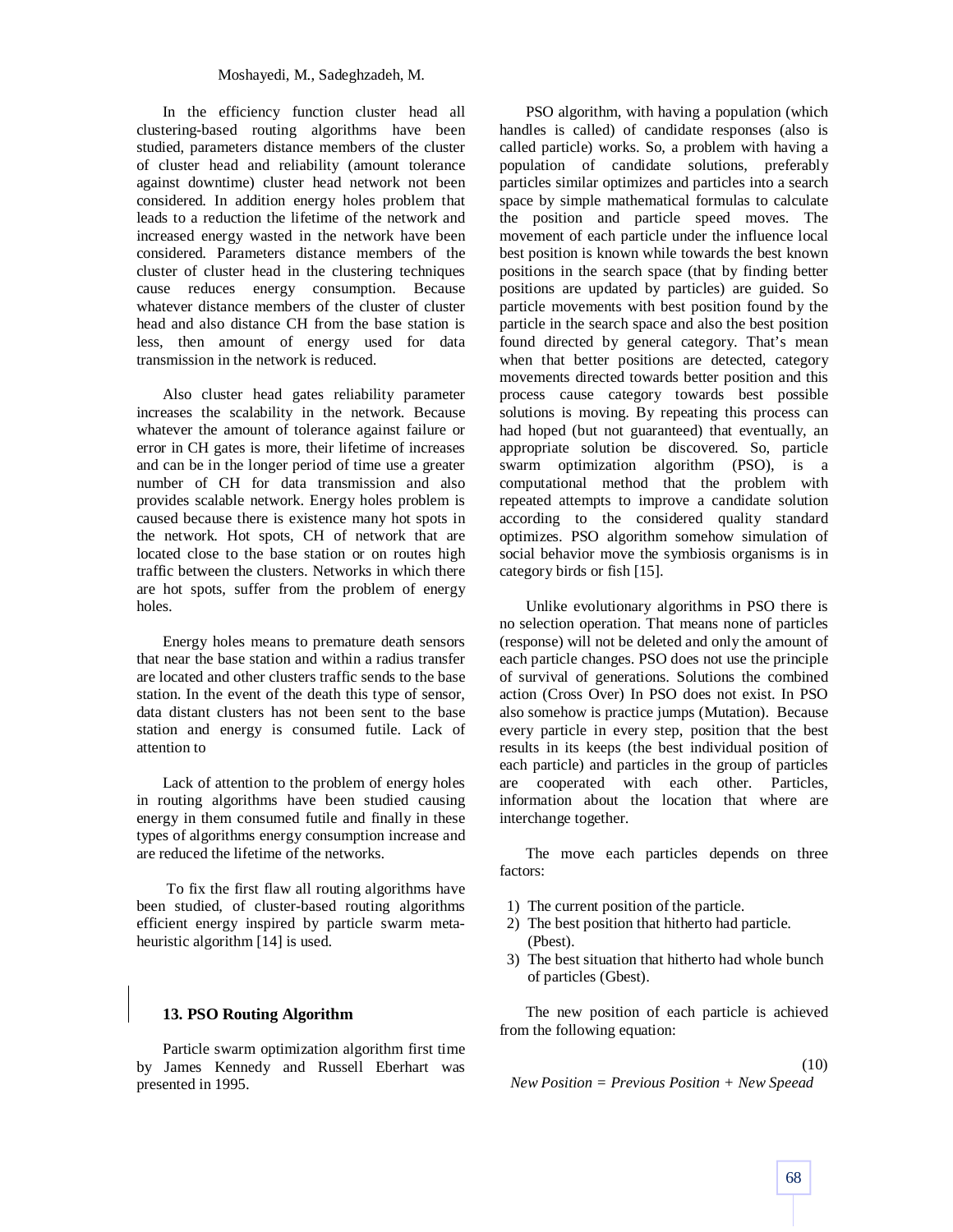In this algorithm, speed in the current round that's mean the new speed, specifies change amount position of the particle that this expression such will be counted:

• Current Movement

New speed  $=$  C0  $*$  Previous speed (11)

Particle memory effect

$$
+C1*
$$
 Rand () \* (Pbest -Previous position) (12)

**Effect of Particles Group** 

(13)  $+C2*$  Rand ()  $*(Gbest$  -Previous position)

Function Rand () random number generator in the interval [0,1] and C1 and C2 "constant effect" or learning factors (perceptual and social) are called. Many parameters are involved in the implementation of the PSO algorithm that appropriate adjustments them performance of the algorithm strongly under the influence puts. These parameters are as follows:

Number of particles: it has been shown that 10- 20 is usually sufficient. (Each particle number of candidates for cluster centers (CH) shows.)

*C1: parameter related to the best status of each Particle. (Perceptual learning factor)* 

*C2: parameter related to the best status of neighborhoods. (Social learning factor)*

Usually is maximum of  $C1 + C2 = 4$ , that only is selected experimental. The maximum amount of speed can't be too low because it cause slowdown implementation speed of the program and not much because it causes instability in the network.

PSO has many advantages over other optimization algorithms. Including:

- A method is zero level and need not have the heavy mathematical operations as making gradient.
- This algorithm is a method based on population. (Using of distributed computing)
- Computational load is acceptable.
- Convergence is relatively fast.
- PSO neighborhood topology is of star type, because we will have a faster publish.
- The main advantage of PSO: implementation is simple and able is to optimize complex cost functions with many local minima.

Int. J. of Comp. & Info. Tech., (2017) 5(1): 59-71.

PSO and possible search algorithms has three major drawbacks are:

- The first problem may categories timely not converge means not move the coordinated together. (Despite the superiority of PSO on other evolutionary algorithms in terms of speed, the algorithm can't is improve solutions quality that increases number of repeated because can't use Selection operation of evolutionary algorithms and none of the particles will not be removed.)
- The second problem, being dependent algorithm is implemented. This dependence usually is thus setting the parameters of each algorithm. Therefore, with the various parameters settings for each algorithm, different execution results can be achieved.
- The third problem, PSO requires a lot of memory that may even run its implementation for base station rich in resources, gets faced with a lack of resources.



Algorithm [14-15]

In routing algorithm based on effecting clustering in energy inspired by meta-heuristic algorithm PSO [14], in addition to the CH distance from the base station, the distance members of the cluster of CH is also taken into consideration. This algorithm with the aims of reduce energy consumption and increase the lifetime of the network is provided.

In this algorithm, in addition to the wireless sensors, number of nodes around the base station is assumed. The nodes, are called relay gates. The nodes task, receive and send data received from the sensor to the base station are responsible. The algorithm using clustering techniques, in addition to increasing lifetime, also has prevents from creation of redundancy in data transmission.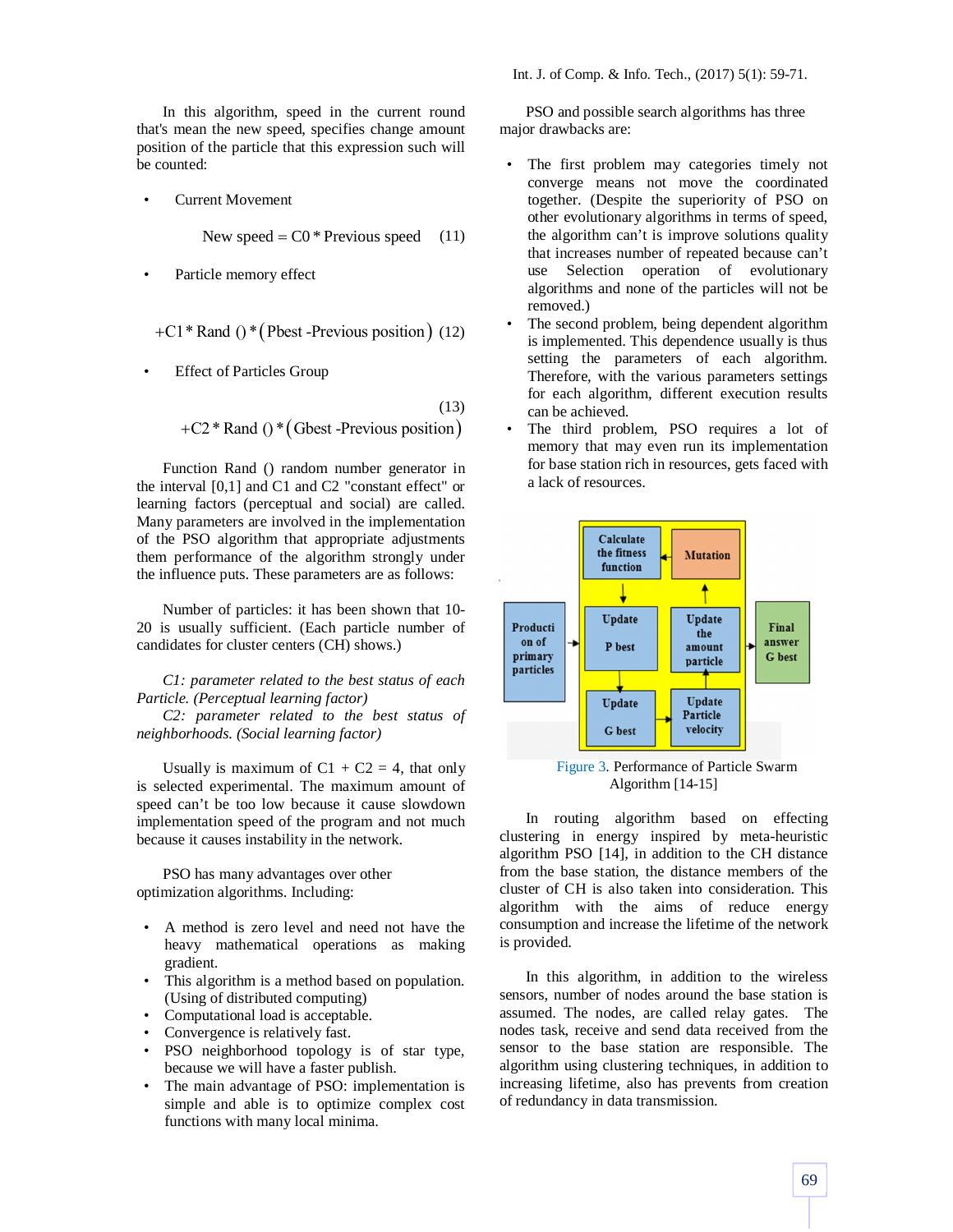In this algorithm, each sensor information received from the environment sends only the gateway sends your cluster head gateway. CH gateway as well as information received from the sensors using the central gates to the base station sends. However this algorithm has significant efficacy compared to the previous routing algorithms based on network lifetime and energy consumption, however, in this algorithm there is still the problem of hot spots, we know that the networks where there are in it hot spots, suffer from the problem of energy holes that this problem causes a loss of energy.

To resolve this issue imbalanced clustering techniques can be used. In imbalanced clustering techniques, in first each gate your radio transmission radius calculated based on its distance from the base station. Whatever the distance of CH gateway of base stations is less, radio radius, the number of cluster members and cluster size is reduced so with this technique, can energy holes problem in routing algorithms being discussed reduced or eliminated. Also to improve clustering can be a new metaheuristic algorithm named ALO [16], can be used. Meta-heuristic ALO algorithm from interactions among ant lion and ants in hunt is inspired. This algorithm such as Genetic Algorithm, an algorithm based on population. So at each stage of the implementation of the algorithm obtains a set of candidate answer. Elitism, an important feature of evolutionary algorithms that allow them to work hard to maintain the best answer.

## **14. Conclusion**

ALO algorithm all the advantages of particle swarm algorithm is capable, so evaluation in 19 standard functions (F1-F19) [16] shows that ALO algorithm is higher performance than of particles swarm algorithms groups [17], genetics [18], states of matter Search [20-19], bat [21], Flower Pollination [22], Cuckoo Search [24-23] and Firefly [26-25]. So to consider this new meta-heuristic algorithms in sensor networks with having highperformance, cause improved clustering techniques on the network and also is a significant impact in reducing energy consumption in network.

Finally, for removing defects prior routing algorithms and upgrade them can be used ideas that is guaranteed with these ideas and according to the studies, energy consumption in the network will go down and network lifetime will increase.

The first idea, to consider parameters distance members of the cluster of CH and the reliability parameter that in order increases lifetime Network and scalability. The second idea, using The ALO new algorithm to demonstrate its ability to implement optimization algorithms.

The third idea, the use of imbalanced clustering techniques for improve remarkable lifetime and making a rebalance in energy consumption in the case of may the base station outside the network. The fourth idea, taking into account the sink mobile periodically in order to balance the energy consumption is at the gates of CH that according to energy consumption of CH gates in each round is determined.

### **References**

- [1] I.F. Akyildiz, W. Su\*, Y. Sankarasubramaniam, E. Cayirci, (2002), "Wireless sensor networks: a survey", *Computer Networks Elsevier*, 38: pp.393–422.
- [2] Ashrafian, V.et al, (2014), "A New Method for Reducing Energy Consumption in Wireless Sensor Networks using Fuzzy Clustering and Fault Tolerance", *International Journal of Computer Applications Technology and Research,* 3(2): 109 - 113.
- [3] W. Heinzelman, A. Chandrakasan and H. Balakrishnan, Oct (2002), "An application-specific protocol architecture for wireless microsensor networks", *Wireless Communications*, vol. 1, no. 4, pp. 660 - 670.
- [4] C. P. Low, C. Fang, J. M. Ng, and Y. H. Ang, March (2008), "Efficient Load-Balanced Clustering Algorithms for wireless sensor networks", *Computer Comunications*, vol. 31, no. 4, pp. 750-759.
- [5] A. Bari, S. Wazed and A. Jaekel, June (2009), "A genetic algorithm based approach for energy efficient routing in two-tiered sensor networks", *Ad Hoc Networks*, vol. 7, no. 4, pp. 665–676.
- [6] Y. Guo, Y. Liu, Z. Zhang, and F. Ding, (2010), "Study on the energy efficiency based on improved LEACH in wireless sensor networks", in 2nd International Asia Conference on Informatics in Control, Automation and Robotics (CAR), Wuhan, pp. 388 - 390.
- [7] Z.ulan and J.Chunfeng, (2010), "Research about improvement of LEACH protocol", in 2010 2nd International Conference on Information Science and Engineering (ICISE), Hangzhou, China, pp. 2281 - 2284.
- [8] J. J. lotf, S. H. H. N. Ghazani, and R. M. Alguliev, (2010), "A learning automata-based clustering algorithm for sensor networks", in In 2nd International Conference on Mechanical and Electronics Engineering (ICMEE), vol. 10, Kyoto, pp. V2-218 - V2-223.
- [9] E. A., S. B., A. B. H., and M. Hasnaoui, (2010), "Advanced low energy adaptive clustering hierarchy", International Journal on Computer Science and Engineering, vol. 2, no. 7, pp. 2491–2497.
- [10] E. A. Khalil, B. A. Attea, (2011), "Energy-aware evolutionary routing protocol for dynamic clustering of wireless sensor networks", Elsevier, Swarm and Evolutionary Computation Journal, vol. 1, no. 4, pp. 195-203.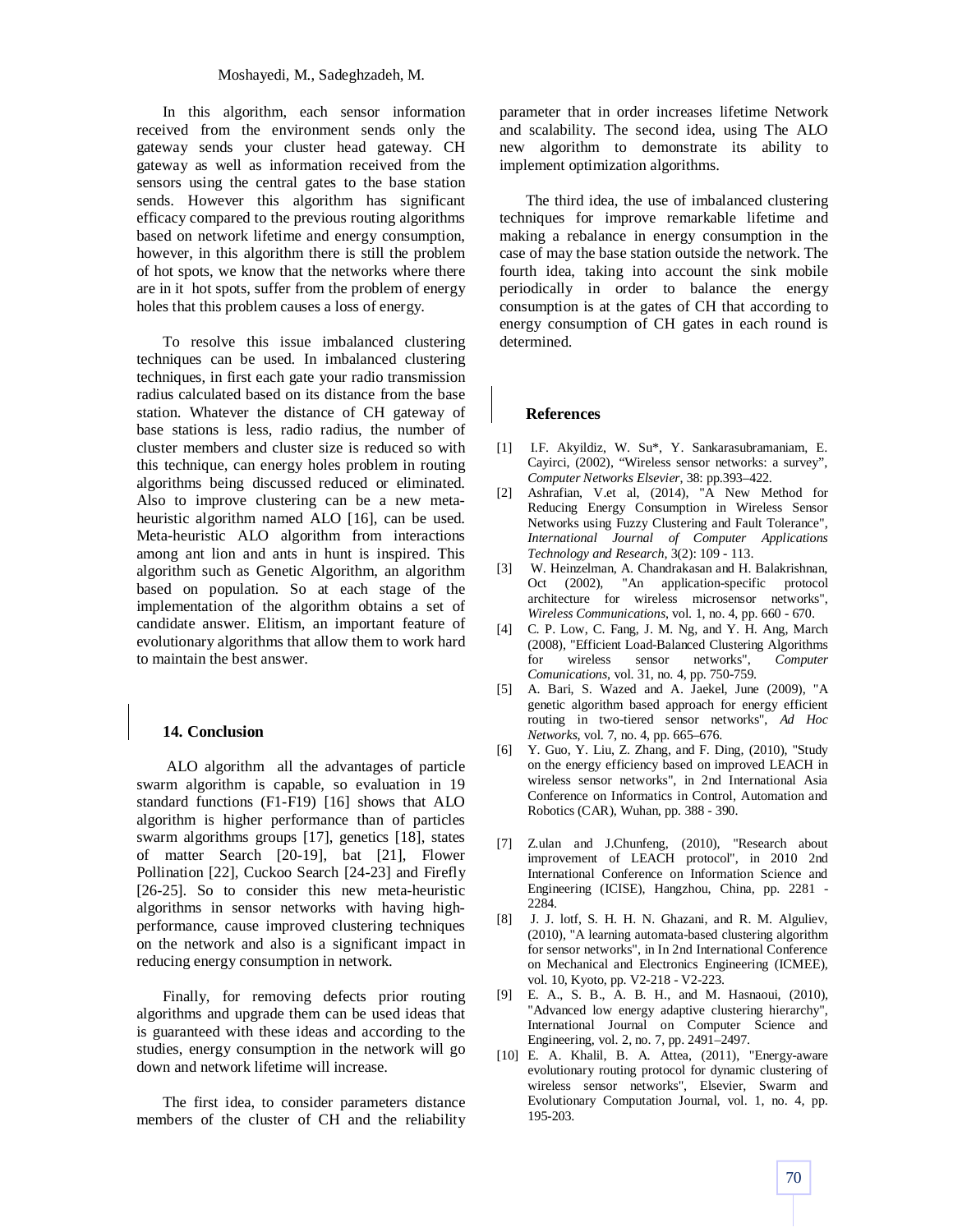- [11] U. K. Chakraborty, S. K. Das, (2012), "Energy-efficient routing in hierarchical wireless sensor networks using differential-evolution-based memetic algorithm", IEEE WCCI, pp. 1–8.
- [12] P. Kuila, P. K. Jana, April (2014), "Approximation schemes for load balanced clustering in wireless sensor networks," *Springer/ Supercomputing*, vol. 68, no. 1, pp. 87-105.
- [13] S. K. Gupta, P. Kuila, P. K. Jana, (2013), "GAR: an energy efficient GA-based routing for wireless sensor networks", ICDCIT 2013/LNCS 7753, pp. 267–277.
- [14] P. Kuila, P. K. Jana, (2014), "Energy efficient clustering and routing algorithms for wireless sensor networks: Particle swarm optimization approach", *Elsevier, Engineering Applications of Artificial Intelligence*, Vol. 33, pp. 127-140.
- [15] J. Kennedy, R. Eberhart, (1995), "Particle swarm optimization", Proceedings IEEE nternational conference on neural networks, pp. 1942-1948.
- [16] S. Mirjalili, May (2015), "The Ant Lion Optimizer", Elsevier, *Advances in Engineering Software Journal*, vol. 83, pp. 80-98.
- [17] J. Kennedy, R. Eberhart, (1995), "Particle swarm optimization", Proceedings IEEE nternational conference on neural networks, pp. 1942-1948.
- [18] H. John, (1992), "Adaptation natural and artificial systems", *MIT Press/ Cambridge, land*.
- [19] E.Cuevas, A.Echavarria, M.A. Ramirez-Ortegon, March 2014, "An optimization lgorithminspired by the States of Matter that improves the balance between exploration and exploitation", *Springer Journal/ Applied Intelligence*, vol. 40, no. 2, pp. 256-272.
- [20] E. Cuevas, A. Echavarria, D. ZaldiVar, M. PeRez-Cisneros, November 2013, "A novel evolutionary algorithm inspired by the states of matter for template matching", *ACM Journal/ Export Systems with Applications*, vol. 40, no. 16, pp.6359-6373.
- [21] X. S. Yang, 2010, "A new metaheuristic bat-inspired algorithm", Springer Journal, Nature inspired cooperative strategies for optimization (NICSO), vol. 284, pp. 65-74.
- [22] X. S. Yang, 2012, Flower pollination algorithm for global optimization", *Springer Journal, Unconventional computation and natural computation*, vol. 7445, pp. 240-249.
- [23] X. S. Yang, S. Deb, 2009, "Cuckoo Search via Lévy flights", IEEE, World congress on nature & biologically inspired computing, pp. 210-214.
- [24] X. S. Yang, S. Deb, 2010, "Engineering Optimisation by Cuckoo Search", *Int. J. Mathematical Modelling and Numerical Optimisation*, Vol. 1, No. 4, pp. 330–343.
- [25] X. S. Yang, 2010, "Firefly algorithm, Levy flights and global optimization", *Springer, Research and Development in Intelligent Systems* XXVI, pp. 209–218.
- [26] X. S. Yang, 2010, "Firefly algorithm, stochastic test functions and design optimization ", *ACM, International Journal of Bio-Inspired Computation*, vol. 2, no. 2, pp. 78-84.